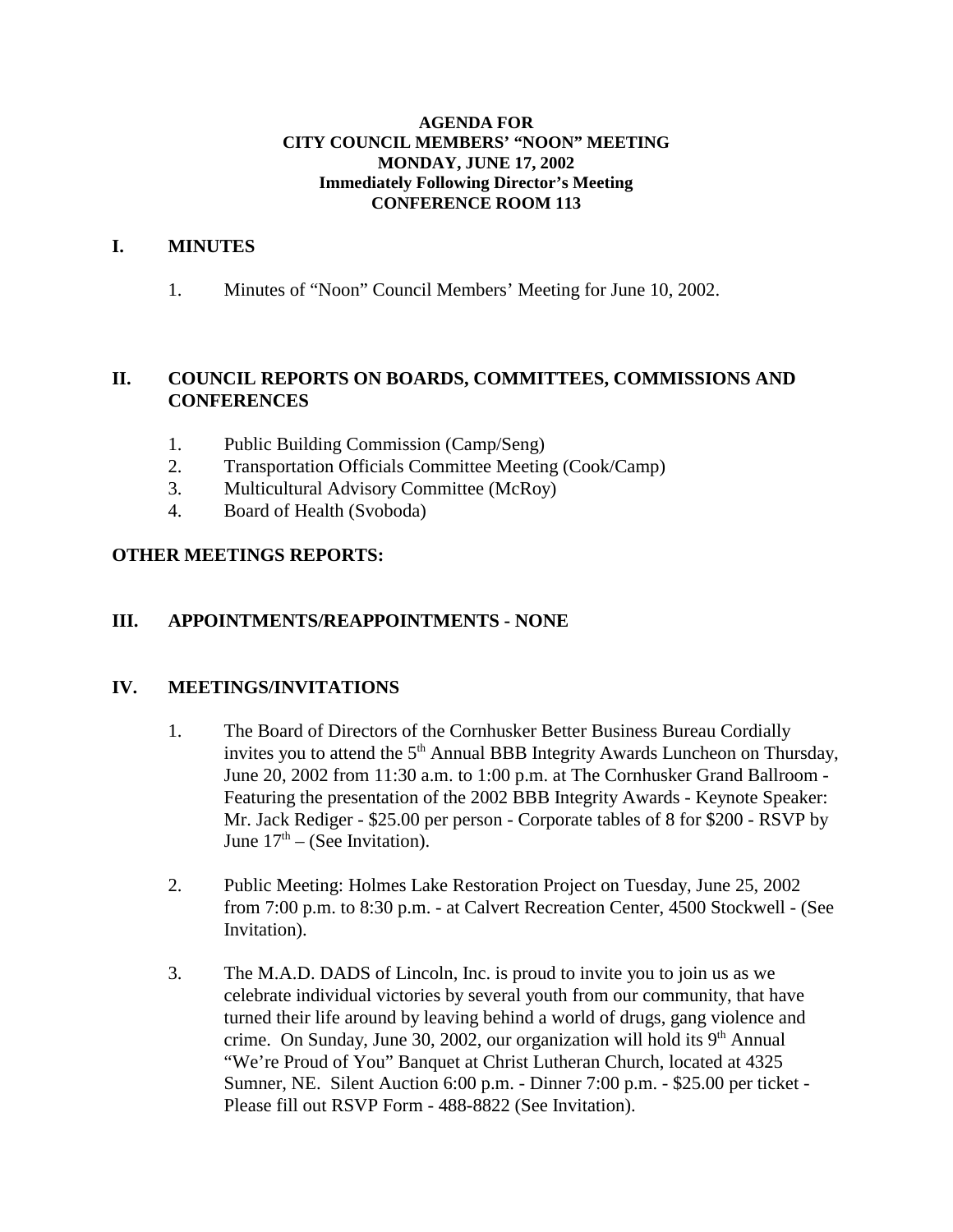# **V. REQUESTS OF COUNCIL FROM MAYOR - NONE**

**VI. MISCELLANEOUS - NONE** 

**VII. CITY COUNCIL MEMBERS**

### **VIII. ADJOURNMENT**

ca061702/tjg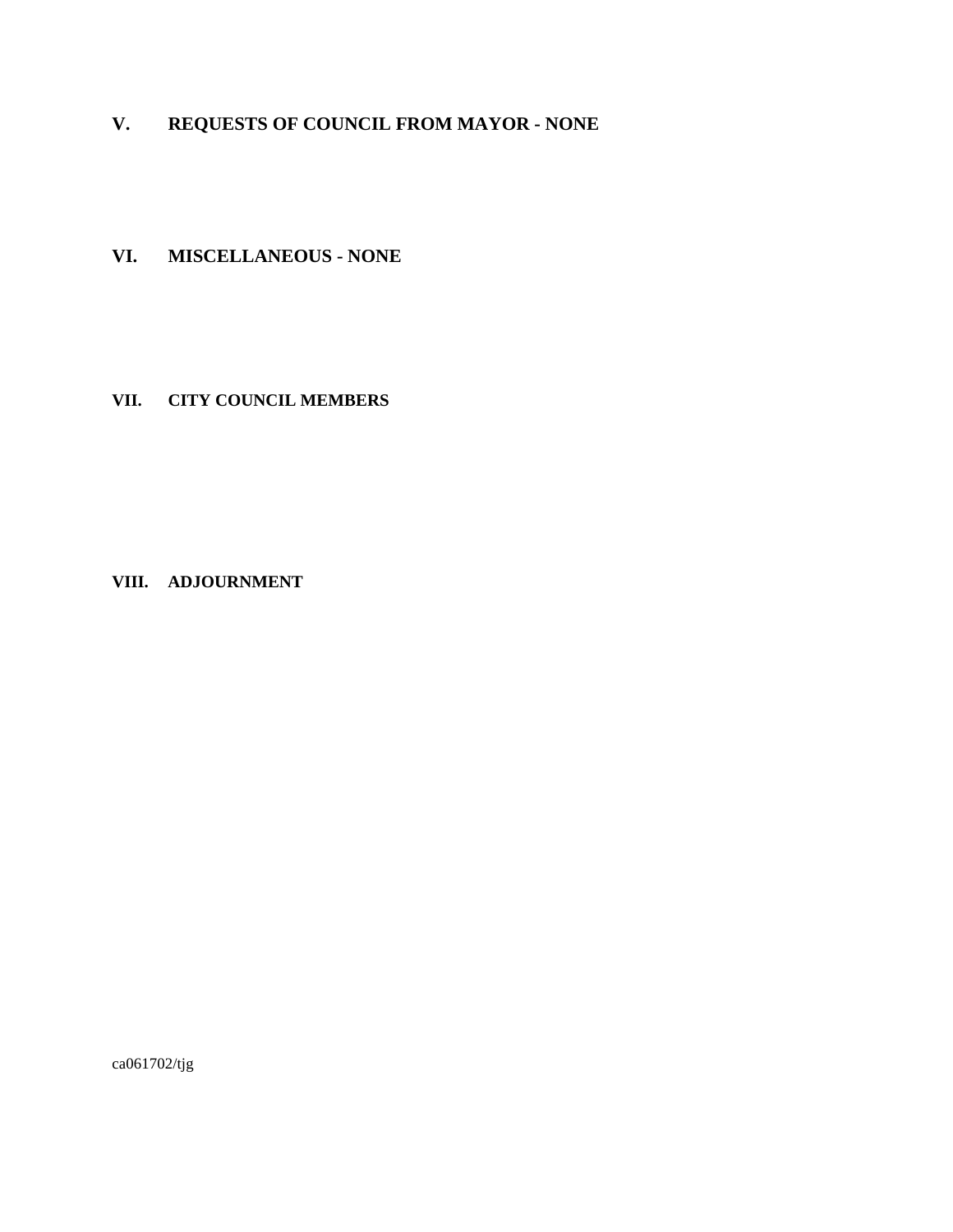# **MINUTES CITY COUNCIL MEMBERS' "NOON" MEETING MONDAY, JUNE 17, 2002** *CONFERENCE ROOM 113*

**Council Members Present:** Jon Camp, Vice Chair; Glenn Friendt, Annette McRoy, Coleen Seng, Ken Svoboda; ABSENT: Jonathan Cook, Terry Werner.

**Others Present:** Mark Bowen, Ann Harrell, Mayor's Office; Dana Roper, City Attorney; Joan Ray, Council Secretary; Darrell Podany, Aide to Council Members Camp, Friendt and Svoboda; Nate Jenkins, Lincoln *Journal Star* representative.

# **I. MINUTES**

1. Minutes of "Noon" Council Members' Meeting for June 10, 2002.

Vice-Chair Jon Camp requested a motion to approve the above-listed minutes. Ken Svoboda moved approval of the minutes as presented. The motion was seconded by Coleen Seng and carried by unanimous consensus of all Council Members in attendance, for approval.

A brief discussion ensued on the absence of Council Chair Jonathan Cook as being a much deserved and sorely needed vacation for him. It was noted, however, that Mr. Cook's dedication to his Council concerns would no doubt hinder in the healing and restorative process which a vacation should entail.

# **II. COUNCIL REPORTS ON BOARDS, COMMITTEES, COMMISSIONS AND CONFERENCES -**

1. PUBLIC BUILDING COMMISSION (Camp/Seng) Ms. Seng reported that the Valentino's letter of termination of contract from Mike Alezio had been discussed. Ms. Seng noted that Mr. Alezio had wanted to give the City ample notice, as the lease is up at the end of January in 2003. The letter noted that the "intention was not to renew because they were just not able to make this site work". Ms. Seng stated that suggestions had been offered for replacement facilities. She noted that some members of the Lincoln PBC had been to the Omaha Public Building Commission for a meeting and had discovered that they have a different fast food franchise come in each day. Ms. Seng stated that the Lincoln PBC members had suggested that Mr. Killeen contact the Omaha group and see what he could find out regarding their food service arrangements, noting that the system would seem to offer a variety, which she felt people would appreciate.

She informed Council that other industries around Lincoln had vendors come in with carts to handle the food service needs of personnel and this had been noted as a suggestion for consideration as well.

Mr. Camp reported that there had been discussion many months ago, because Valentino's withdrawal from the City/County food service contract had been a possibility even then, as to whether or not they could find, not a franchise provider, but more of a "mom  $\mathscr C$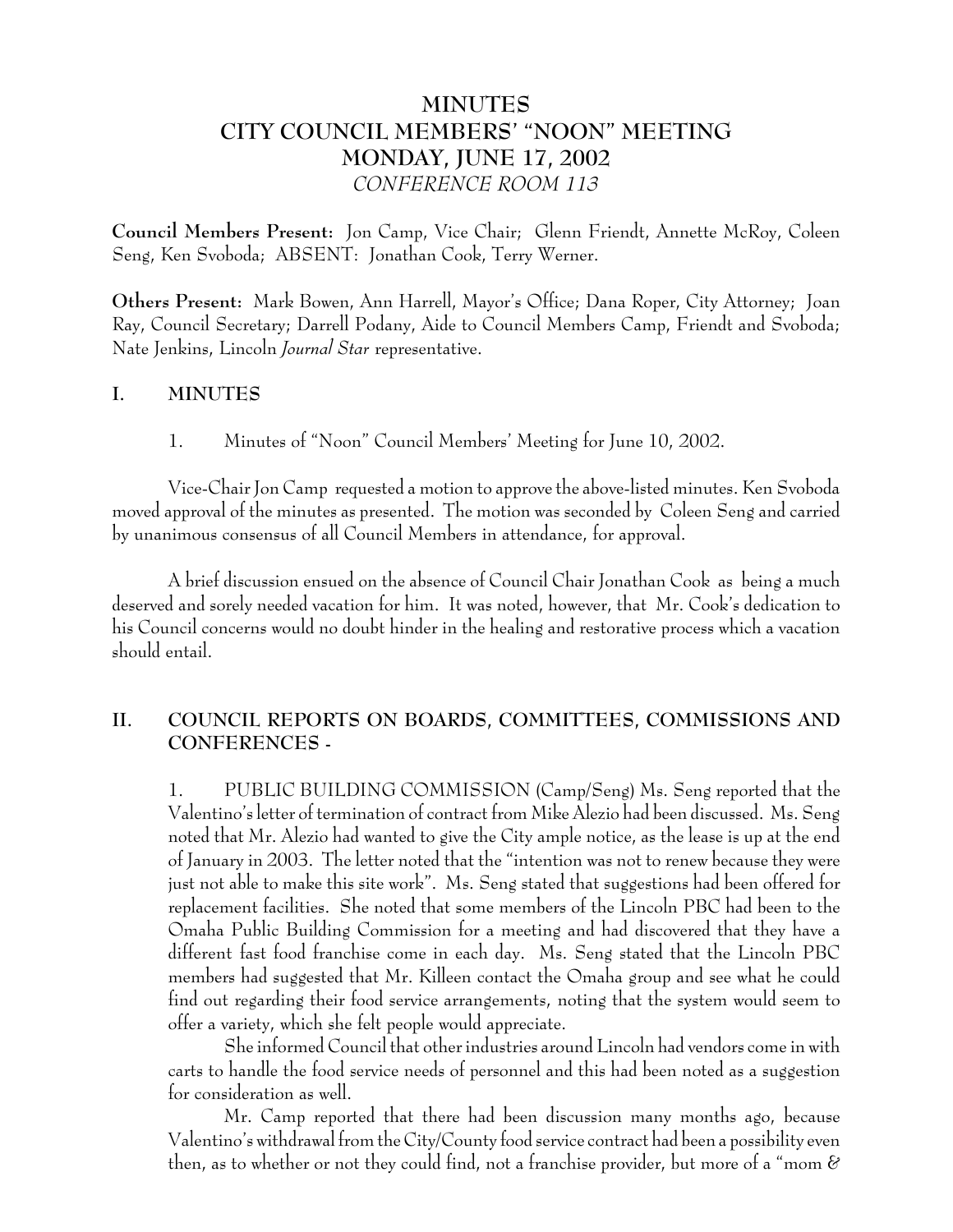pop" operation which might work better. Ms. Seng noted that this is what had been in place at the other building before the move to the new County-City Building. But that group did not want to continue operating the cafeteria. Ms. McRoy wondered how many people are in the City-County complex in Omaha where they're using the rotating-vendor option, noting that if they had more personnel to serve, that might make a difference in the feasibility of such an operation. Mr. Camp responded that, just by sheer volume, he felt Omaha would have more people. He noted, however, that he would still have Mr. Killeen investigate the matter to see how the operation is structured, because the Omaha group may include other offices in the area as well. Mr. Camp reported that the Omaha facility also has a lower-level food court area. Here he would think it was a little less accessible for the Hall of Justice; it is also a concern for the Hall of Justice personnel having to go back and forth through security in that building. This causes a more difficult procedure, just by logistics. Discussion continued briefly with a notation that many Lincoln industrial sites have vendors come in on a daily basis.

Continuing the report, Ms. Seng noted that the Commission had approved a contract for demolition on a house at 809 "H" Street. This has gone through the Council and the property has now been purchased. The Commission had also approved the purchase of twelve new flags because they were cheaper by the dozen. It was noted that the purchase was necessary because the flags last for a only a couple of months before they start tattering. Ms. Seng also reported that the general vouchers were approved and that the Housing Authority had hired some of PBC Staff for asbestos removal. Ms. Seng noted that Don Herz had been in attendance and discussion had been held on the upcoming bond for which Wells Fargo is the apparent low bidder.

Also discussed was Block 101 (block to the north). There had never been final approval given for the "underground connector", so that was approved. Mr. Camp stated that the approval on the "underground connector" had been 4-1, noting that he had voted against it. He stated that he had received quite a few calls opposed to the tunnel. Ms. Seng noted that she had only received one call on it. Mr. Friendt asked if, then, the tunnel was a "done deal"? Will it not be coming before Council? Mr. Camp stated that "that was the vote." Ms. Seng noted that the PBC had also approved an elevator for the facility.

Ms. Seng stated that they had also approved the termination of the lease on the Old Federal Building. She noted that they had spent quite a bit of time talking about this. The finances of this arrangement (while there are still both County and City Offices in the building) were discussed.

She stated that after they had approved the lease termination, they then worked out how it will all take place when the departments and offices housed there are ready to move. She noted that the County has several offices there that will be moved.

The boiler in Old City Hall was discussed, so that will have to be addressed when the shut-off is planned after the offices are vacated. The closing date of Old Fed will be December 31<sup>st</sup> and then the date for NuStyle to take possession will be January  $T<sup>th</sup>$  in 2003.

Mr. Camp explained that the time-table will provide for the City's take-over of management (from the Public Building Commission) of the Old Fed on June  $30<sup>th</sup>$ . Beyond that, there will be a "pro-ration" of the amount of space the County has and the City has and each will pay their share. Now that will be a total City cost rather than a cost split with the County. County will pay rent for 45 days then they'll have all their offices out of there.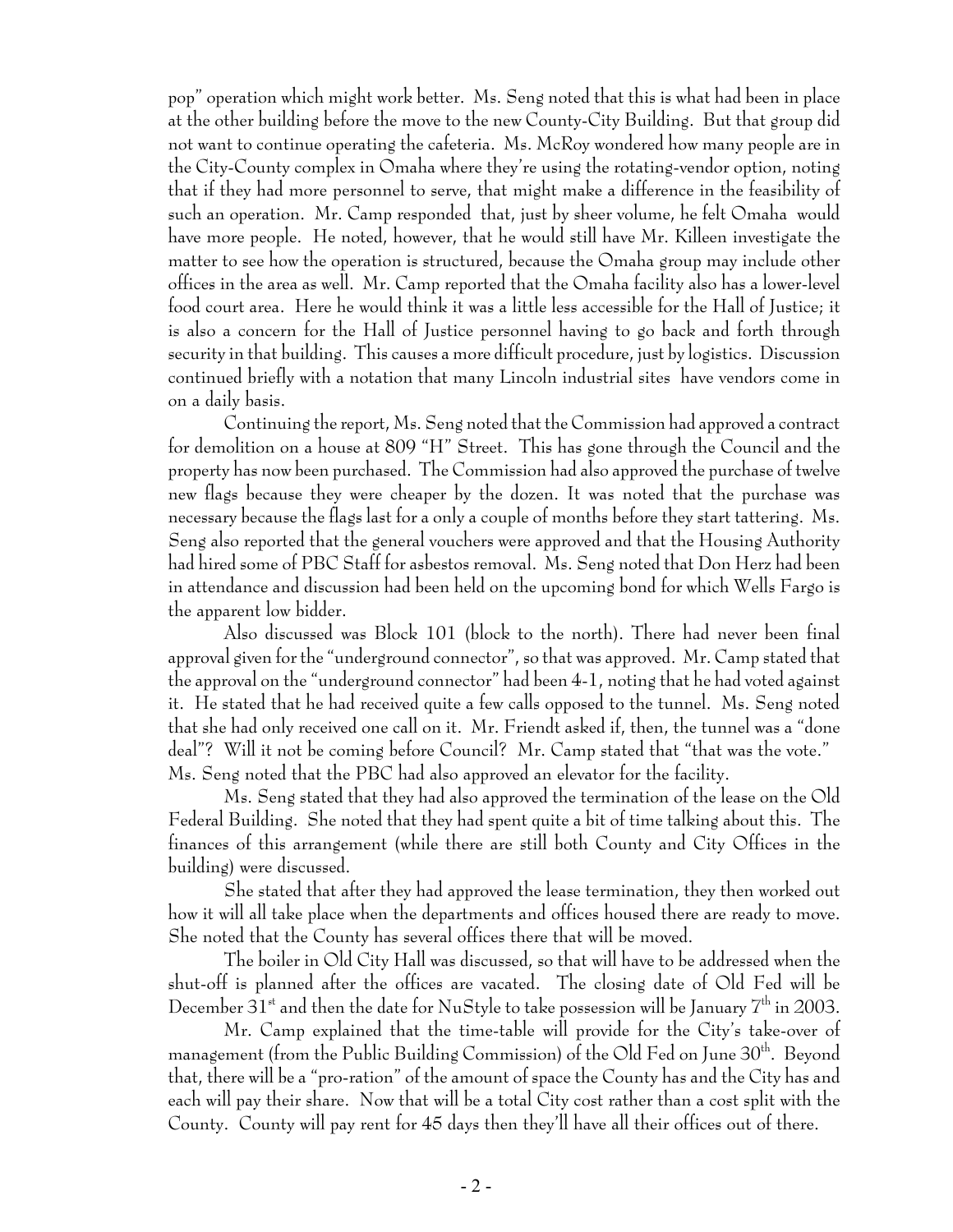Mr. Friendt asked if others had received feed-back from the public regarding a group that would be trying to over-turn the Council's decision to "give away" the Old Fed. Mr. Friendt asked if anyone else had heard about such an organized effort to over-turn the decision? Ms. McRoy stated that she had heard people hinting at that. Mr. Svoboda asked if there is a petition process for the City like there is at the State level? Mr. Roper answered 'Not yet'. Mr. Svoboda asked if there was nothing in City Ordinance that would allow the citizenry to over-turn any action of the Council? Mr. Roper answered that that mechanism is via the State. There are decisions that are coming, further down the road, that could be the subject of a referendum, but as of right now, he did not believe there was anything that is "referendable".

Ms. McRoy stated that she had heard that, because the legislation was a Resolution and not an Ordinance, they could not initiate a referendum. Mr. Roper stated that that was true.

Mr. Camp noted that the PBC had also discussed the "K" Street Record Facility having reached capacity. They will try to move some things out of there. One of the things that came out of the discussion was that on June  $27<sup>th</sup>$ , there will be a meeting about building a New City-County Building. Mr. Camp continued, stating the Joanne Kissel of Sinclair-Hille has been doing a space study. The Sinclair-Hille space study had been based on the City retaining the Old Federal Building so, with the sale of Old Federal, the City is out of space. So now we'll be looking at building another City-County Building within the next five to ten years.

Mr. Friendt asked what would fill this [current County-City] building? Mr. Camp answered that he had made the recommendation that we not do the  $3<sup>rd</sup>$  floor...the reason being that if we build the 3 $^{\rm rd}$  Floor now, and turn around and have to re-do it in five to ten years, that's money down the drain, `like we did on Old Fed'. Mr. Camp stated the space needs study information that we've gotten so far, shows this building as a part of the Hall of Justice no later than 10 years from now because the courts are expanding so fast.

Mr. Friendt stated that he felt the numbers would have to be run before making a decision on 3rd Floor expansion. When working with a tenant, everywhere he had worked, he would try for a three year lease with two one-year options. But, usually within five years there was an allowance to completely refurbish. That was just part of what was built into the rate of the rent, just to keep the facility up.

Mr. Friendt stated that, knowing how building projects move, if we were told we'd only be using the  $3<sup>rd</sup>$  Floor for five years, he would guess that it might be five to ten years instead. He stated that he still didn't understand why the City can own, build and have that space and feel like it is not something that ought to be completed. We've been absorbing the cost of that empty space four years now and he would at least like to see the numbers before making a decision not to build-out the  $3<sup>rd</sup>$  floor.

 Mr. Camp felt this was a fair observation. He stated that we could have Don Killeen look at that. That is part of the ten years space needs study we have Sinclair-Hille doing. In a remodel of  $3<sup>rd</sup>$  floor, there will be major changes on the  $1<sup>st</sup>$  and  $2<sup>nd</sup>$  floors as well. So that all has to be factored in.

Mr. Camp noted that people had objected to the two million that had been spent on the upkeep of the Old Fed, and how we've essentially lost that. We do need to look at a costbenefit analysis and see how this adds up.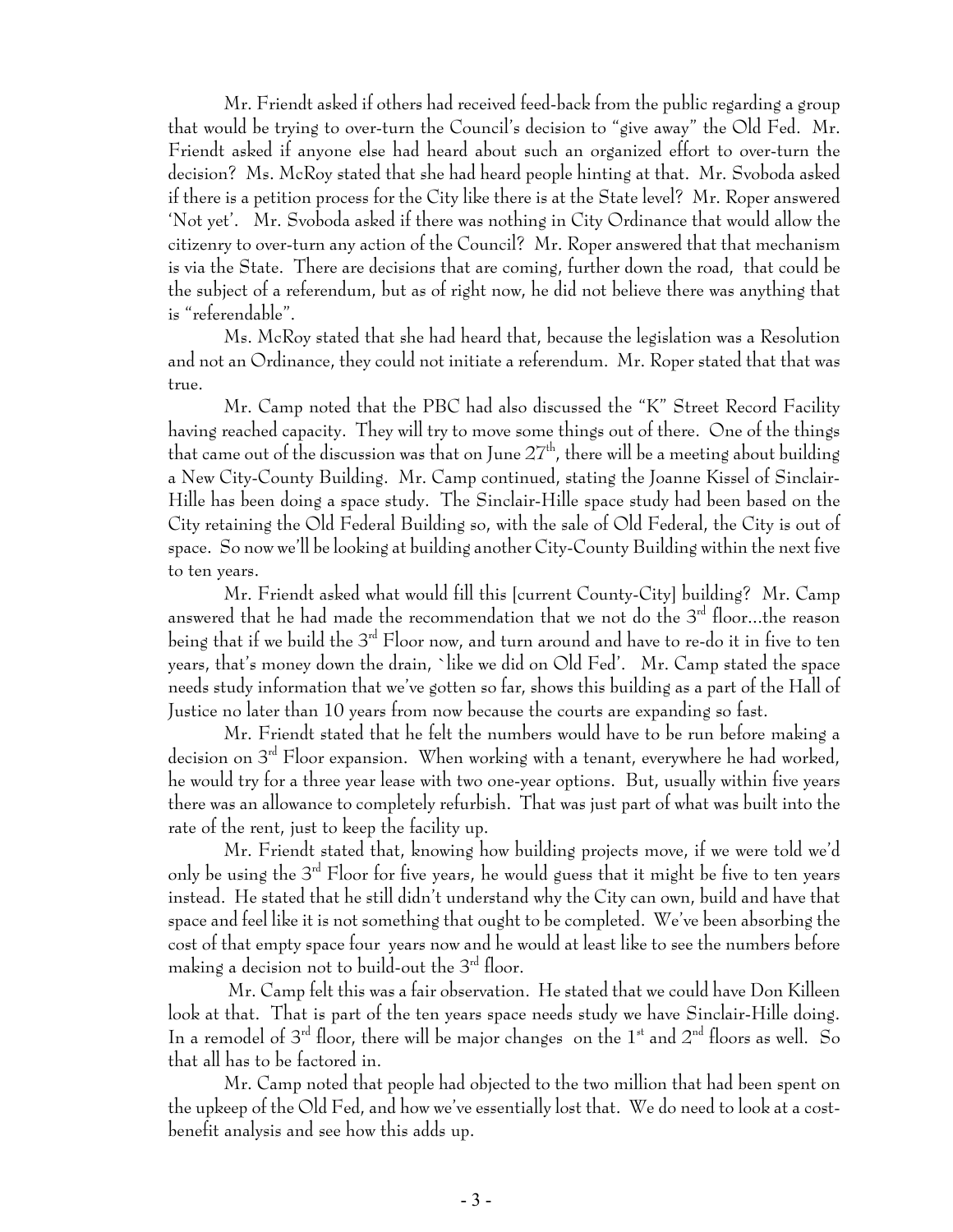Mr. Friendt stated that what really scares him is to see that the Courts and Law Enforcement will have to be expanding. He felt it revealed a frightening scenario regarding our future - with a need for all of these attorneys and courts.

2. TRANSPORTATION OFFICIALS COMMITTEE MEETING (Cook/Camp) Mr. Camp stated that he had attended this annual meeting. It was held to review the future Transportation Improvement Program. He believed Council had received, in last week's packet, the material the Committee had discussed. They had discussed the Long-range Transportation Plan and the Unified Planning Work Program for that transportation plan. Ms. Seng noted that the meeting is a requirement.

3. MULTICULTURAL ADVISORY COMMITTEE (McRoy) Ms. McRoy reported that they had met last Tuesday and had discussed the upcoming `FT Aide to the Mayor' position. It was decided that the MAC would desire that the position would be filled by a person of color. Other issues addressed at the meeting included a budget presentation by the Mayor and concerns about the pools closing.

Ms. McRoy reported that the bulk of the meeting had been dedicated to the discussion by Kit Boesch of the New American Task Force. She and the current chair of the Task Force went through that set-up. Ms. McRoy reported that, as time was running out at the meeting, the JBC budget and how it relates to community centers and different agencies was discussed briefly.

Ms. McRoy reported that the MAC would take the month of July off, but by August, the JBC will have voted on the recommendations and Kit will come back and discuss that in detail, once that is finalized.

Mr. Friendt asked where the funding came from for the New American's Task Force? Ms. McRoy responded that it is made up of 35 agencies and they fund that Task Force through grants at the federal level. It's not a place for individual refugees to ask for help directly, but a place that funds agencies that work with refugees and new Americans, coordinating strategies. They started out as a help for the individual, but changed their focus over the years. Mr. Friendt asked if the City didn't have money -tax dollars- in it? Ms. Seng noted that Kit Boesch's salary came from City/County coffers.

Ms. McRoy stated that there had been a long discussion on a name change for the Task Force. Many people, while refugees, could be here for quite a while and not get their citizenship. Ms. Seng noted that it used to be called the Refugee Task Force. Ms. McRoy stated that they would continue to look at a name change.

4. BOARD OF HEALTH (Svoboda) Mr. Svoboda reported that last Tuesday evening's meeting had been relatively short. A couple of things "on the radar screen" included the indoor air quality concerns, and what used to referred to as the "cat leash law". The latter topic is being worked on with the Animal Control Advisory Committee right now. (Now the issue will be rephrased and referred to as the "cat constraint law")

Mr. Svoboda stated that they're working with a volunteer group that would have a "catch/neuter/release" policy. They would catch, neuter (or spay) the cat, then release it back through an adoption program. This is very similar to what is currently being done at the Human Society. But, as they're working on that, the "cat people' have a very strong and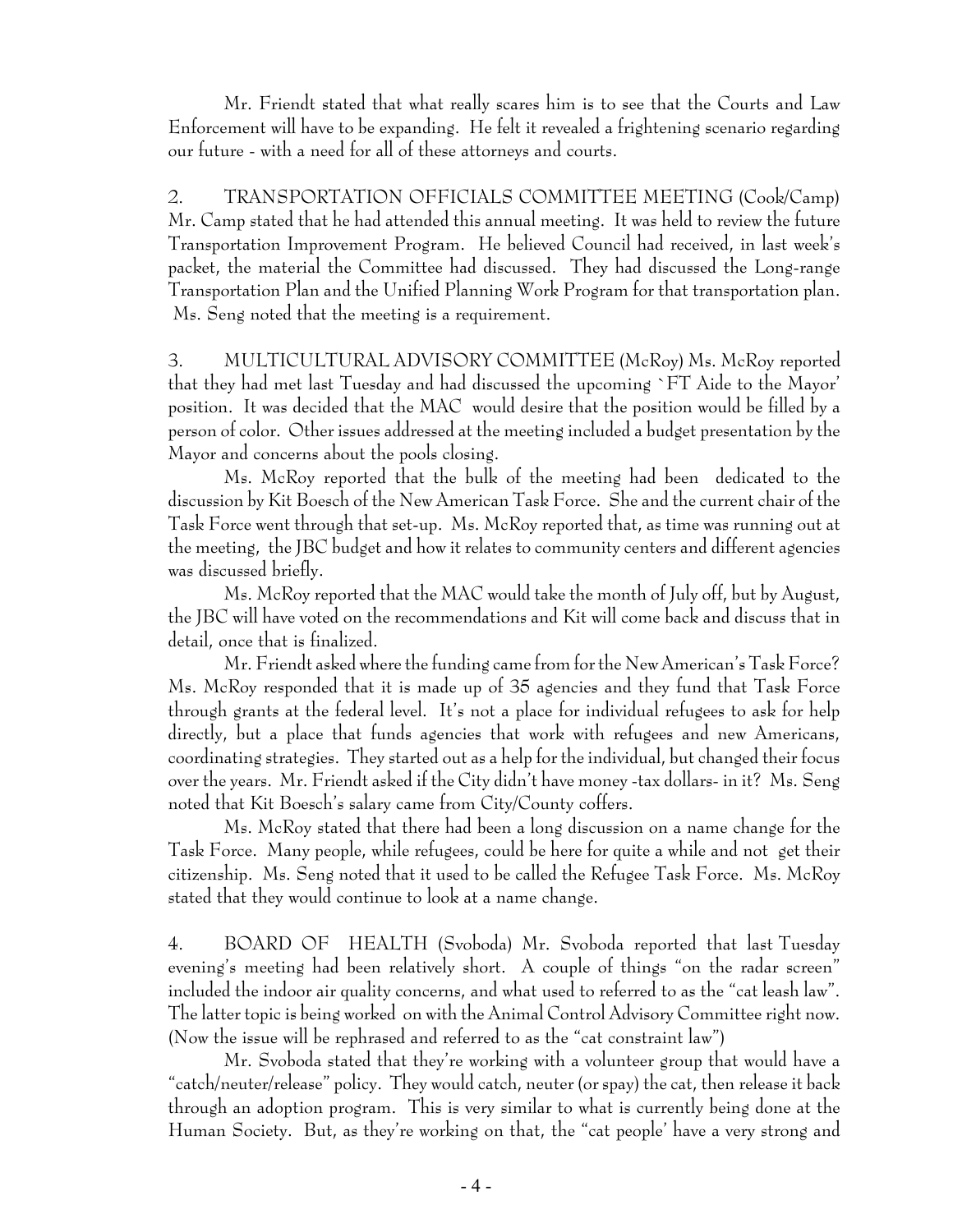vocal lobby. Mr. Friendt asked if the Board knew how many "cat people" there are in the City of Lincoln. [Laughter] Mr. Svoboda stated that the Health Department could get that information for Council Members.

Mr. Friendt stated that, though he was amused by it, he was amazed at how a group of very vocal people can potentially obstruct action for the public health. Mr. Svoboda stated that there are well over 10,000 cat licenses in the community. Ms. Seng stated that she wishes they could keep track of all of the calls that Council receives from people who are mad about cats roaming free. Mr. Friendt indicated that those are the people from whom he hears.

Mr. Svoboda stated that he was on the Board of Health in the '80s when they tried to address this issue. He remembered that they were beaten down with clubs by everybody, including the City Council at the time, saying do not push this forward....we do not want this on our Agenda. So, it is coming forward again, primarily because there is a somewhat small, but vocal outcry out there of individuals who don't think cats should be allowed to defecate in your yard if you're not a cat owner. In Mr. Svoboda's opinion, cats should be treated like dogs. If they're caught running free, they would be picked up and a fine levied.

### OTHER MEETING REPORTS - None

### **III. APPOINTMENTS/REAPPOINTMENTS** - None

### **IV. MEETINGS/INVITATIONS** - Noted Without Comment.

### **V. REQUESTS OF COUNCIL FROM MAYOR** - None

#### **VI. MISCELLANEOUS** - None

### **VII. COUNCIL MEMBERS**

**JON CAMP** - Mr. Camp asked a question regarding the Claims Against the City portion on today's agenda. Mr. Roper responded with appropriate information. [*The claim discussed was held out of the monthly claims approval for consideration and action next week*].

#### **JONATHAN COOK** - Absent

**GLENN FRIENDT** - Mr. Friendt asked Mr. Roper a question regarding the Special Permit for alcohol which has been discussed recently. Mr. Friendt asked Mr. Roper if there might be a challenge to the Council's action. Mr. Roper answered that it was just a question of `pick your fight'. The challenge would come from the 100 feet designation. The argument would be `How would that specific number differ from 99 feet or 101 feet'. Mr. Roper stated *that* would be the argument that a plaintiff would make...that 100 is just an arbitrary number pulled out of a hat.